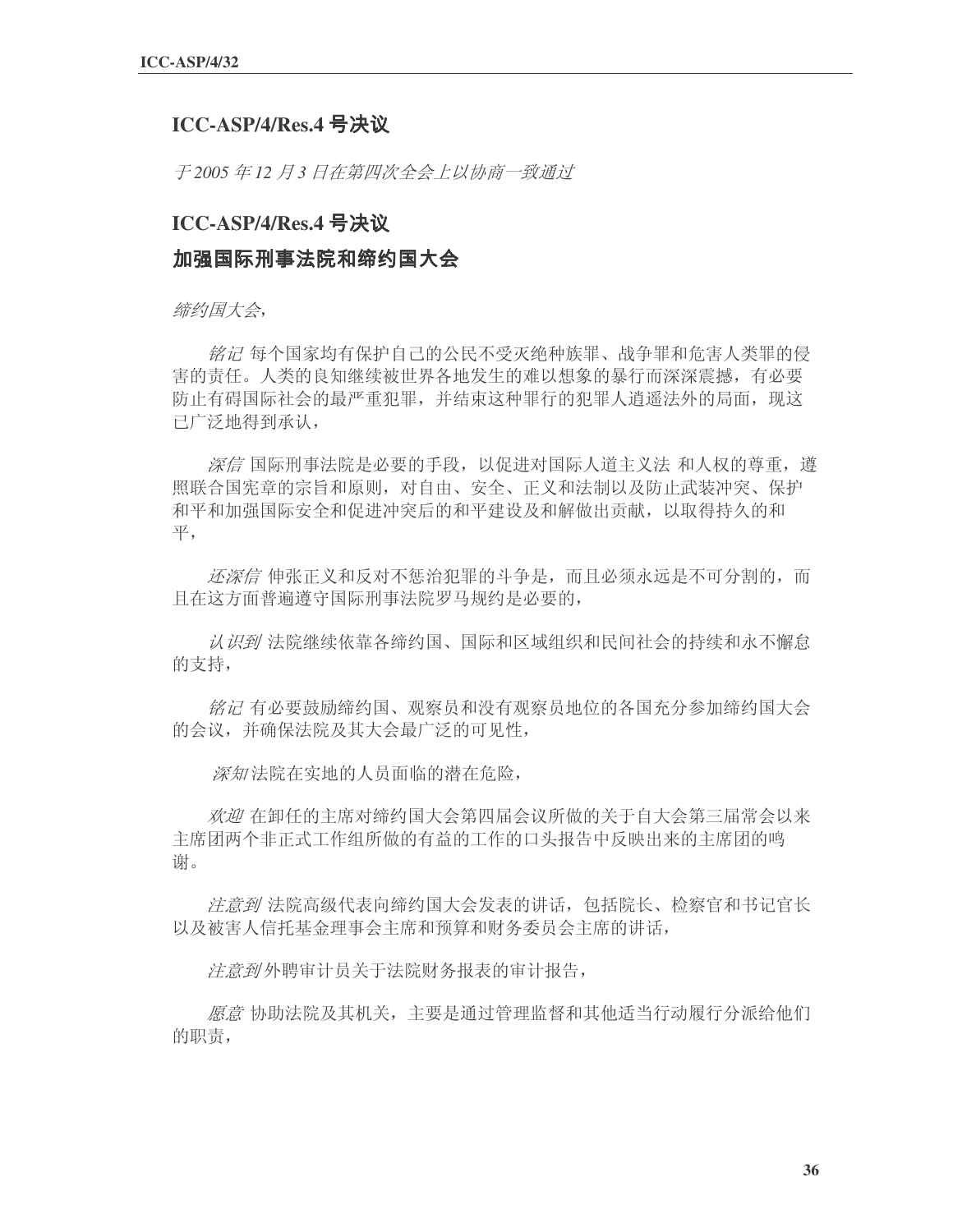## A. 《国际刑事法院罗马规约》和其他协定

1. 欢迎这一事实,即《国际刑事法院罗马规约》缔约国的数量现已达到100个:

2. 激清尚未是《罗马规约》缔约国的国家尽快成为缔约国:

3. 亿及《罗马规约》的批准必须与各国遵守规约的义务相呼应,主要是通过执行 法规, 特别是刑法和与法院的司法合作方面以及在这方面鼓励尚未这样做的 《罗马 规约》缔约国作为优先重点通过这样的执行法规:

4. 决定, 在不影响联合国秘书长作为 《罗马规约》保存者的职能的情况下, 经常 审议批准的情况,并监测执行法规的进展情况,主要是为了有利于为 《罗马规约》 缔约国或希望成为《罗马规约》缔约国的国家 提供可能希望从其他缔约国或机构 得 到的有关领域的技术援助, 并要求主席团考虑大会、缔约国大会秘书处或缔约国可 能采取的措施以帮助增加批准的数量和促进 《罗马规约》的全面执行,并在第五届 会议之前向大会做出报告:

5. 强调必须保持《罗马规约》的完整性,而且必须充分履行由此而产生的条约义 务, 鼓励《罗马规约》缔约国为此交流信息并相互支持和帮助, 特别是在 《罗马规 约》的完整性受到挑战的情况下,并呼吁缔约国捍卫 《规约》的精神并与法院 在完 成其使命中进行合作:

6. 呼吁 尚未参加《国际刑事法院特权和豁免协定》的国家能 把成为成员国作为优 先重点,并酌情将其纳入他们的国家立法:

7. 忆*及,*《国际刑事法院特权和豁免协定》 及为国际刑事法院支付给其官员和工 作人员的薪金、报酬和津贴免征国家税收 的国际惯例,并呼吁尚未加入这一协定的 国家在他们批准或加入之前采取必要的立法和其他行动,对法院雇用的其国民的由 法院支付的薪金、报酬和津贴免征国家所得税,或以任何其他形式免征其国民的这 些款项的所得税:

## **B.**

### **1.**

8. *欢迎* 到现在为止取得的进展,这特别要归功于法院工作人员使法院能够充分运 作起来的献身精神:

9. *注意到* 联合国安全理事会将第一个情势转交给国际刑事法院检察官的历史性重 要性:

10. 疗意到检察官开始对苏丹达尔富尔情势的调查、中非共和国提交给检察官关于 其领土上的情势, 在刚果民主共和国正在进行的调查以及预审程序的开始, 包括几 项听讯和裁定以及对乌干达反基督军的五个高级领导人因自 2002年7月以来所犯下的 危害人类罪和战争罪发出的首批逮捕令;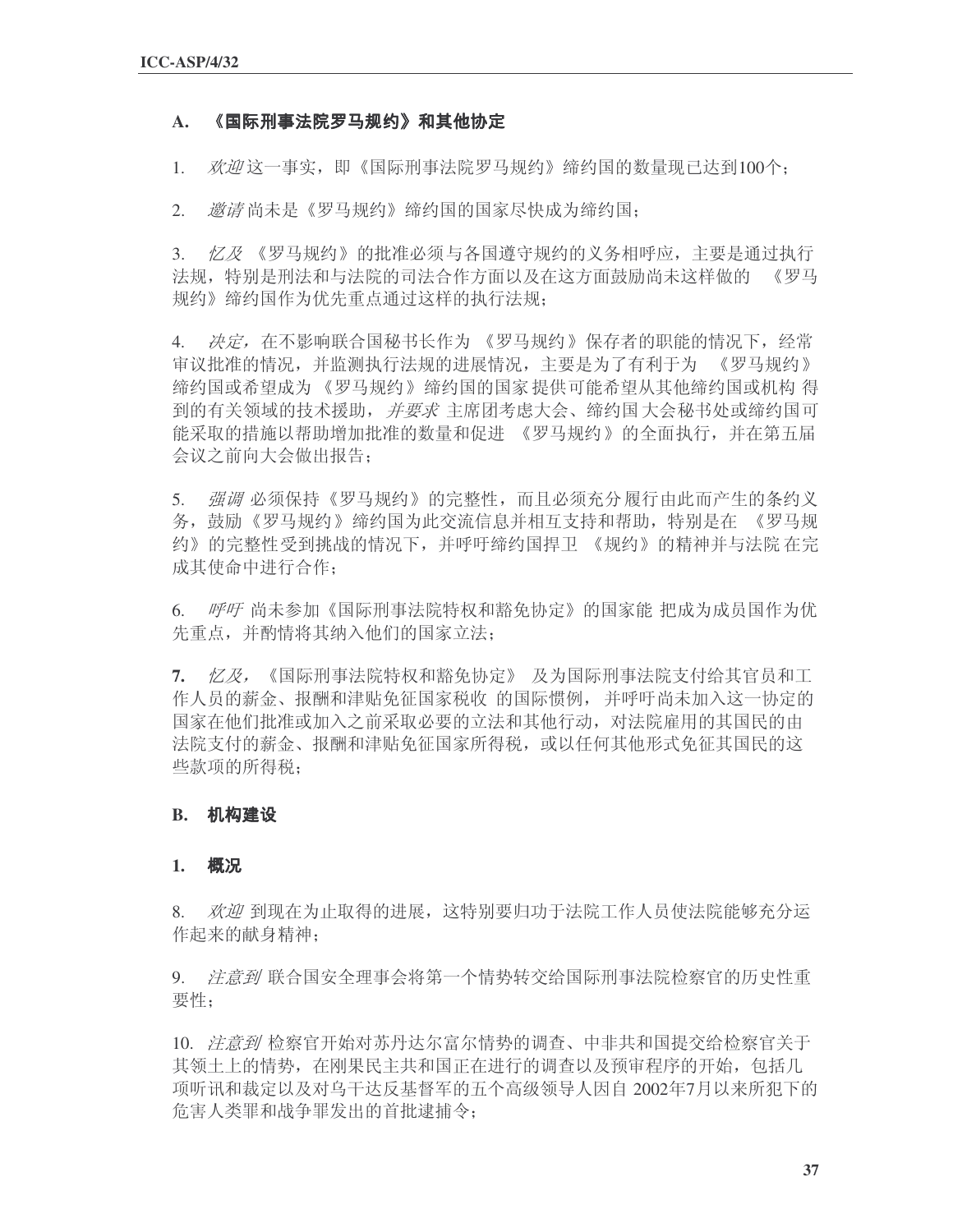11. 还注意到, 检察官办公室和书记官处建立的几个联合实地办事处;

12. 进一步注意到 副检察官(负责起诉) 的就职, 通过了司法道德规范, 并 欢迎 开 始了制定法院战略规划的进程, 请法院在这一进程中与主席团协作;

13. 欢迎国际刑事法院和联合国签署的关系协定, 以及法院或检察官办公室的其他 协定,并*期待* 早日签署与非洲联盟和欧洲联盟的合作协定:

14. 还欢迎法院院长向联合国大会提交的第一份报告:

15. *注意到* 提交给缔约国大会的关于法院活动的最新报告<sup>4</sup>;

16. 敦促缔约国履行与法院在下列方面合作的义务: 保存和提供证据、分享信息、 确保逮捕和向法院交出人员并保护被害人和证人,并 *鼓励* 国际和区域组织以及民间 社会在其各自为此目的进行的努力中支持法院和缔约国:

17. 呼吁所有有法院派驻人员的所有缔约国以及所有这样的人员可能依靠的其他各 方,防止对法院人员的袭击并提供旨在协助其工作和完成。及任务的合作和司法协 助:

18. 强调赋予法院必要的财务资源的必要性,并*敦促*所有《罗马规约》缔约国尽快 按照缔约国大会的有关决定全额缴纳其摊款;

19. 呼吁缔约国、国际组织、个人、公司和其他实体为法院做出自愿捐助,并对已 经这样做的各方表示感谢:

20. 认识到缔约国大会秘书处所做的重要工作, 重申如 ICC-ASP/2/Res.3号决议附件 所说明的那样, 秘书处和法院其他各科的关系将遵循合作和分享及共用资源和服务 的原则,并强调当审议共同关心的问题时邀请缔约国大会秘书处主任出席协调理事 会会议的重要性:

21. 欢迎法院在执行"一个法院"的原则方面所采取的步骤, 包括协调法院所有级 别机关的活动,同时尊重《规约》要求的其必要的独立性;

22. 认识到在与法院建设性的互动过程中, 法院使社区参与调查中的情势的重要 性, 目的是促进对法院使命的理解和支持、管理期望和使得那些社区能关注和了解 国际刑事司法进程,并且,为此目的*鼓励* 法院加强这样的外延活动,并*要求* 法院在 其第五届会议之前向缔约国大会提交一份关于其外延活动的详细战略规划;

23. 提醒法院注意《规约》所规定的其在征聘工作人员方面的义务, 即寻求公平的 地域代表性和性别平衡以及最高标准的效率、能力和素 质, 以及寻求在特别问题上 的专业知识,包括但不限于,对妇女和儿童的暴力方面的专业知识,并决定请主席

<sup>4</sup> 见 ICC-ASP/4/16 号文件。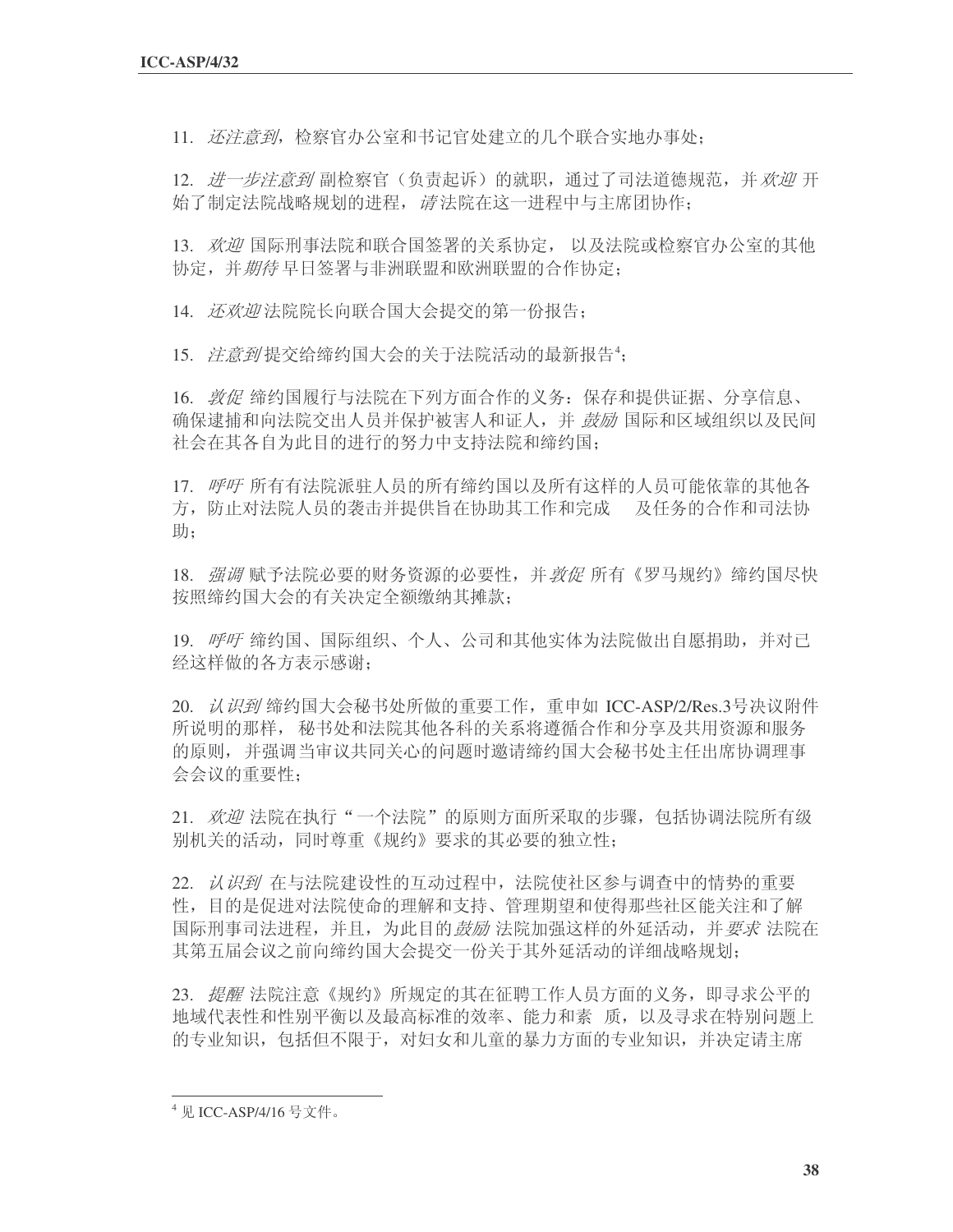团,与法院磋商之后将为改进聘用工作人员方面的公平地域代表性和性别平衡的建 议在其第五届会议之前提交给大会:

24. 决定请法院与主席团磋商之后, 提交关于一种独立监督机制的建议:

25. *注意到*"主席团关于建立驻纽约联络办事处备选方案的文件"<sup>5</sup>, 决定建立一个 驻纽约联络办事处以实现该文件中所确定的宗旨,并具备必要的职能和结构,敦促 法院确保将与驻纽约联络办事处相关的费用保持在最低水平,并 要求法院向大会第 五届会议报告驻纽约联络办事处的工作情况:

#### **2.**

26. *注意到* 法院为保护其名称、缩写和院徽与世界知识产权组织所采取的步骤, 以 及世界知识产权组织向保护工业产权的巴黎公约的所有缔约国以及世界贸易组织的 成员国转达了法院保护其名称、缩写和院徽的请求:

27. *敦促* 缔约国采取必要的措施根据其各自的国家法律讲行这种保护:

28. *建议* 采取这种同样的措施保护大会或法院通过的任何徽章、标识、印章、旗帜 或标志:

## **3.**

29. *注意到* 预算和财务委员会所做的重要工作, 并*重申委*员会成员的独立性:

30.  $\angle$ Z 其《议事规则》<sup>6</sup>, 预算和财务委员会应负责对大会提交的包含财务和预算 事项的任何文件进行技术性审查:

31. 决定修改关于甄选国际刑事法院工作人员的 ICC-ASP/1/Res.10号决议, 如本决 议第一个附件所示:

32. *注意到*书记官长根据《工作人员条例》12.2<sup>7</sup>提交的《工作人员细则》;

33. 由书记官长根据《罗马规约》第 44条第4款<sup>8</sup>所提议的那样, *制定* 在国际刑事法 院选择和使用无偿人员的准则, 如本决议第二个附件所示:

34. *注意到* 检察官办公室关于检察官和副检察官服务条件和待遇的报告<sup>9</sup>, 以及预算 和财务委员会要求法院在其下届会议上就此 提出报告的请求, 包括某些附估算费用 的选择方案,并要求委员会就此向缔约国大会第五届会议做出报告:

 $5$  见 ICC-ASP/4/6 号文件。

<sup>6</sup> 国际刑事法院罗马规约缔约国大会正式记录,第二届会议, 2003年9月8日至12日, 纽约(联合 国出版物, 销售编号 C.03.V.13), 附件 III (ICC-ASP/2/10)。

 $\sqrt[7]{2}$  见 ICC-ASP/4/3 号文件。

<sup>8</sup> 见 ICC-ASP/4/15 号文件。

<sup>&</sup>lt;sup>9</sup> 见 ICC-ASP/3/12 号文件附件 II。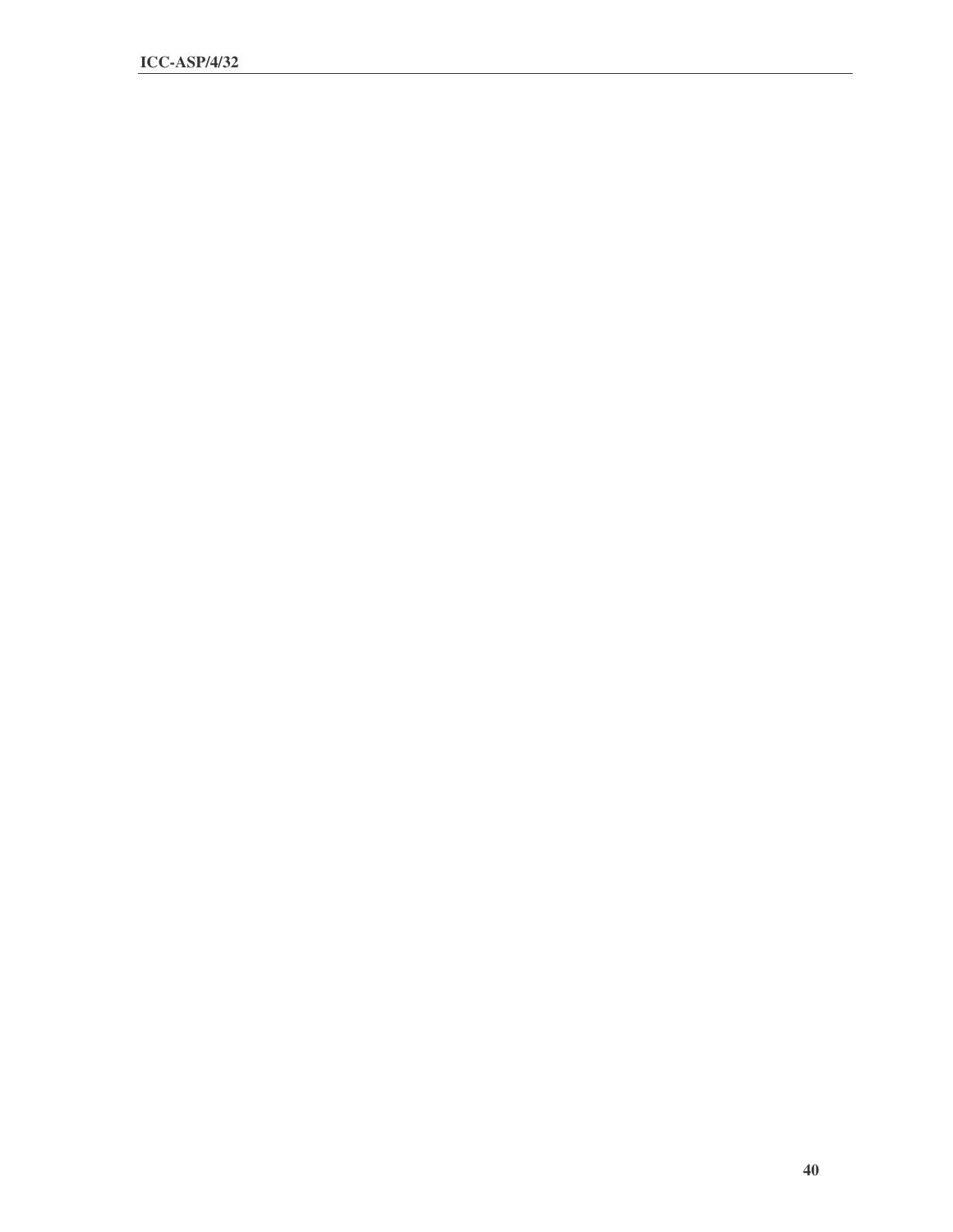## **4.**

35. 赞赏地注意到, 东道国的代表就东道国问题所做的发言, 特别是关于为法院临 时和永久办公楼所做安排的发言:

36. 鬱赏 法院与东道国在总部协定谈判方面取得的进一步进展, 并 敦促 东道国和法 院完成关于这一协定的谈判;

#### **C.**

37. *注意到*侵略罪特别工作组的报告10, 感谢普林斯顿大学列支敦士登自决权研究 所为特别工作组休会期间非正式会议担任东道国, 认识到 工作组须在根据《罗马规 约》第123条第1款而召开的审查大会之前至少 12个月完成其工作,以便能够根据 《罗马规约》第5条第2款和ICC-ASP/1/Res.1号决议向大会提交关于侵略条款的建 议, 供其在审查大会上审议并 决定在2006年至2008年在复会会议期间至少为特别工 作组分配专门的10天在纽约开会的时间,以及必要时举行休会期间会议:

38. 决定 在2006年对ICC-ASP/2/Res.6号决议第1段设立的信托基金的条件做一个临 时变动,以使得其他发展中国家能使用该基金来增强这些缔约国参加缔约国大会活 动及不局限于在海牙的会议,要求主席团审议信托基金的条件并通 过预算和财务委 员会问缔约国大会第五届会议提出关于得到该基金的适用标准的建议,目的是在一可 使用的资源内最大限度地提高基金的效力, 呼吁缔约国、国际组织、个人、公司和 其他实体向基金捐款并对已经这样做的各方表示感谢;

39. 要求书记官长按时就变更法院财务期间以确定法院最有效率的财政期间的含义 向预算和财务委员会的下届会议提交报告:

40. *注意到* 主席团关于缔约国拖欠摊款的报告及报告中的建议<sup>11</sup>, 并*请* 主席团向缔 约国大会第五届会议报告拖欠摊款的状况, 如果必要包括如何促进及时、全额 和无 条件缴纳摊款和法院费用的预付款措施的建议;

41. 忆及根据《规约》第112条第8款以及法院《财务条例和细则》 <sup>12</sup>条例5.5和5.6, 任何缔约国如果拖欠对本法院 费用的摊款和预付款, 其拖欠数额相当于或超过其以 往整两年的摊款和预付款时, 将丧失在大会和主席团的表决权:

42. 敦促拖欠摊款并要求免除对他们适用《罗马规约》第112条第8款的所有缔约国 尽可能提供充分 的支持性资料, 包括关于经济 总产值、政府收支、外汇资源、债 务、履行国内或国际义务方面的困难以及可能支持其说法的 任何资料, 即未缴款是 由于成员国不可控制的条件造成的:

<sup>&</sup>lt;sup>10</sup> 见 ICC-ASP/4/SWGCA/INF.1 号文件。

<sup>&</sup>lt;sup>11</sup> 见 ICC-ASP/4/14 号文件。

 $12 \text{ µ\'e}$  F的 ICC-ASP/4/Res.10 号决议。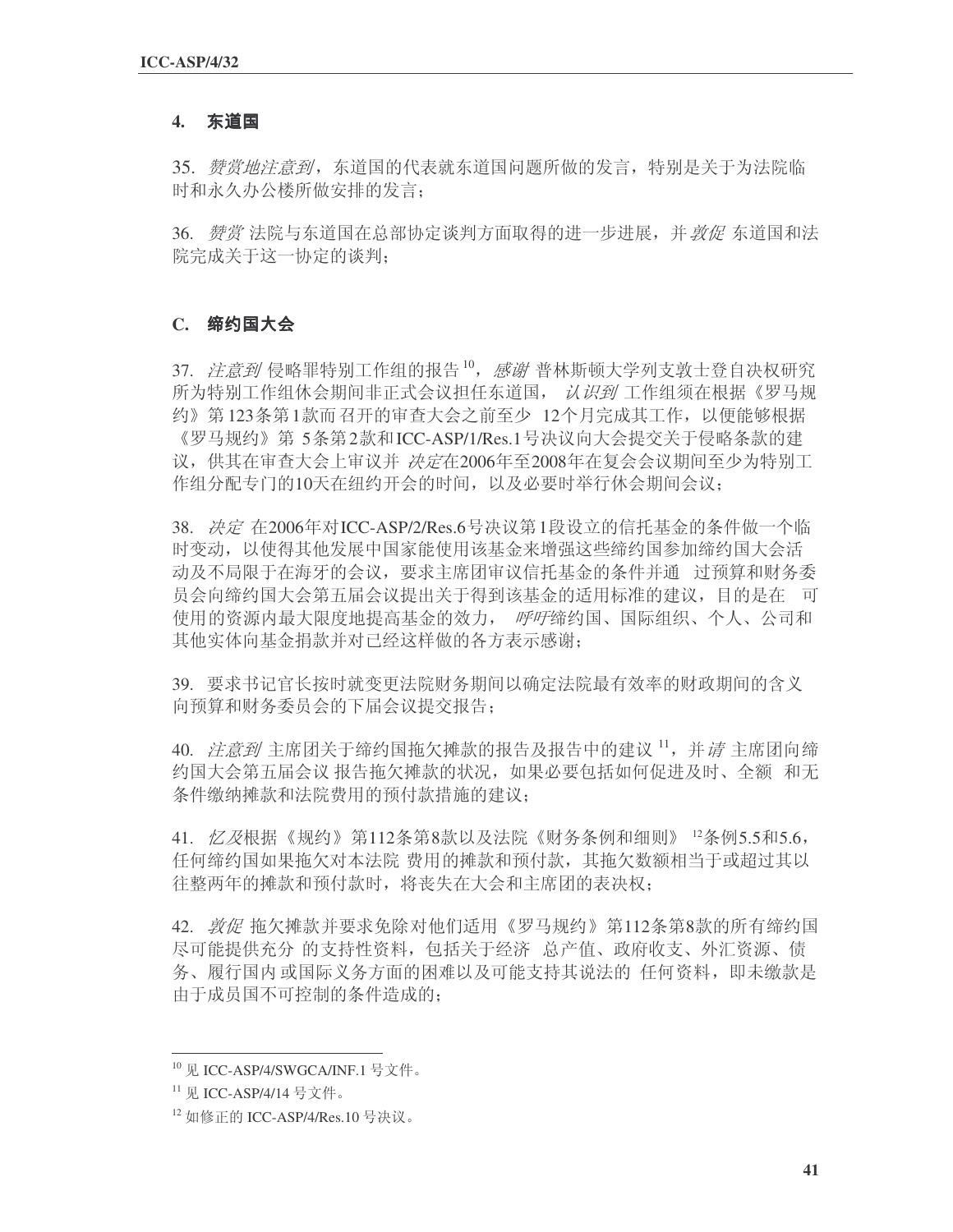43. 决定缔约国应将其要求免除适用《罗马规约》第112条第8款的请求, 至少在预 算和财务委员会会议召开前一个月提交给大会秘书处, 以有利于委员会审议其请 ∴

44. 决定预算和财务委员会在大会就任何要求免除执行 《罗马规约》第112条第8款 的请求做出决定之前向缔约国大会提出建议;

45. *进一步决定,*关于免除适用 《罗马规约》第112条第8款的上述决定将从缔约国 大会第五届会议起适用,但 在第四届会议包括任何这届会 议的复会上,大会可直接 批准某缔约国提出要求免除的请求,而不需要42段所要求的资料;

46. 要求缔约国大会秘书处根据预算和财务委员会 的建议, 在每年的一月通知缔约 国,而且主席在每届会议开幕时通报哪些缔约国已丧失表决权 以及哪些缔约国要求 免除丧失表决权:

47. 进一步要求, 缔约国大会秘书处定期向缔约国通报在交付 其拖欠摊款之后已恢 复表决权的缔约国:

48. 要求缔约国大会主席团通过向大会提交文件的准则并将其转交法院;

49. *还要求*主席团根据《罗马规约》第112条第3款第3项,同时尊重起诉和司法独立 以及ICC-ASP/1/Res.4号决议所阐明的预算和财务委员会的特殊作用, 在加强缔约国 大会和法院之间的对话方面, 继续集中考虑那些主席团认为最适当的重点问题, 必 要时 授权主席团在它认为最合适的地点建立 最适当的机制并 *请*主席团就每项重点问 题非正式地向缔约国大会做出报告:

50. 欢迎主席团做出的加强其在海牙的存在的决定,即提名奥地利和南非在海牙的 大使担任大会副主席,并请主席团探讨进一步改进与其附属机构的交流和协调的办 法;

51. 决定预算和财务委员会将于2005年4月24日至26日在海牙举行会议和另一次待委 员会决定的为期五天的会议;

52. 忆及根据《罗马规约》第112条第6款, 缔约国大会将在法院所在地或联合国总 部举行会议:

53. 决定以如下方式轮换举行第五届、第六届和第七届会议:

- 于2006年11月/12月在海牙举行为期八天的第五届会议,并于 2007年在纽约 举行为期不少于三天的侵略罪特别工作组的复会:
- 于2007年在纽约举行为期不少于11天的其第六届会议,包括三天专门用于侵 略罪特别工作组的会议:
- 于2008年在海牙举行为期不少于八天的其第七届会议, 及2009年在纽约举行 为期不少于两天的用于选举的一次复会;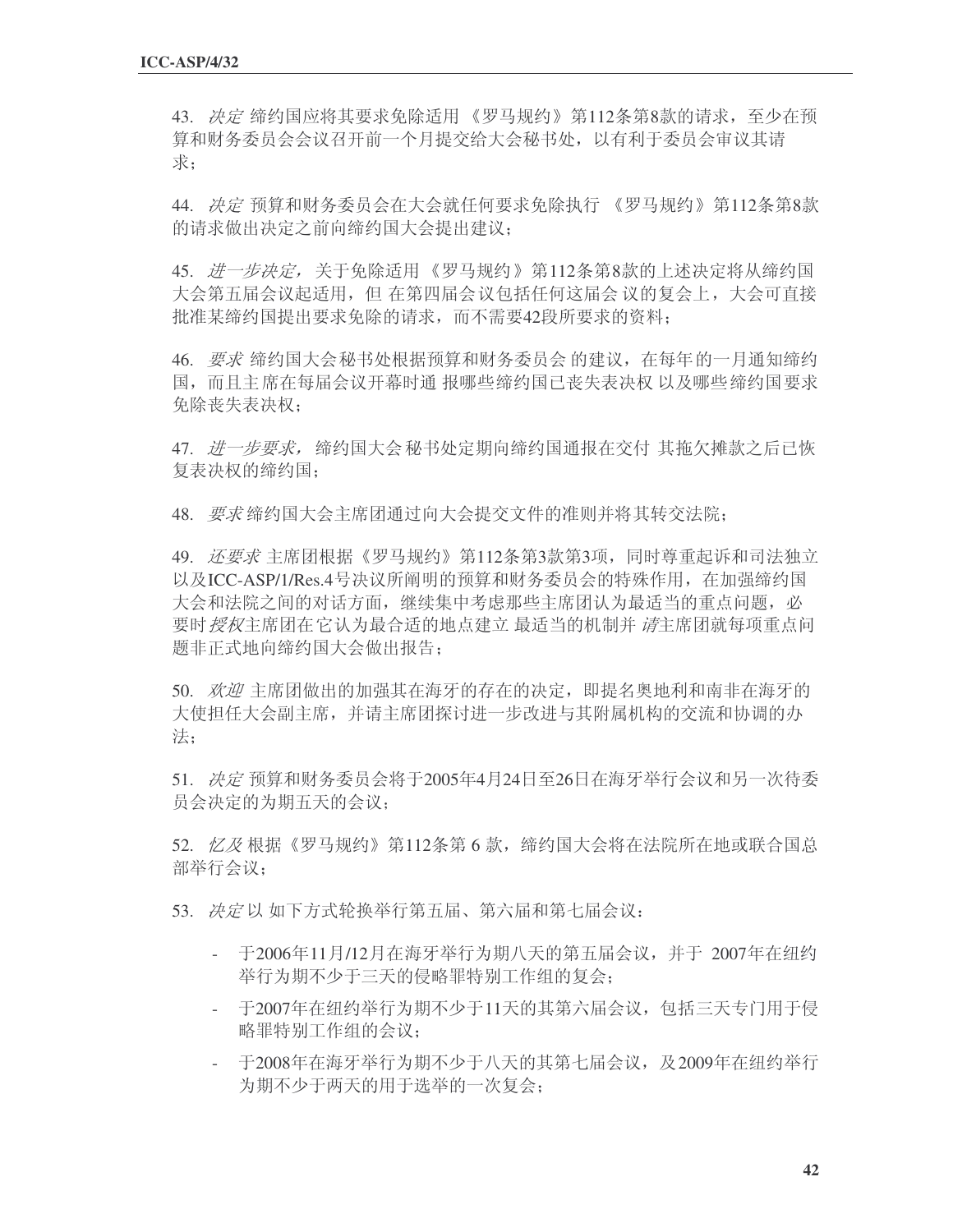54. 要求主席团确定具体日期并通知所有缔约国。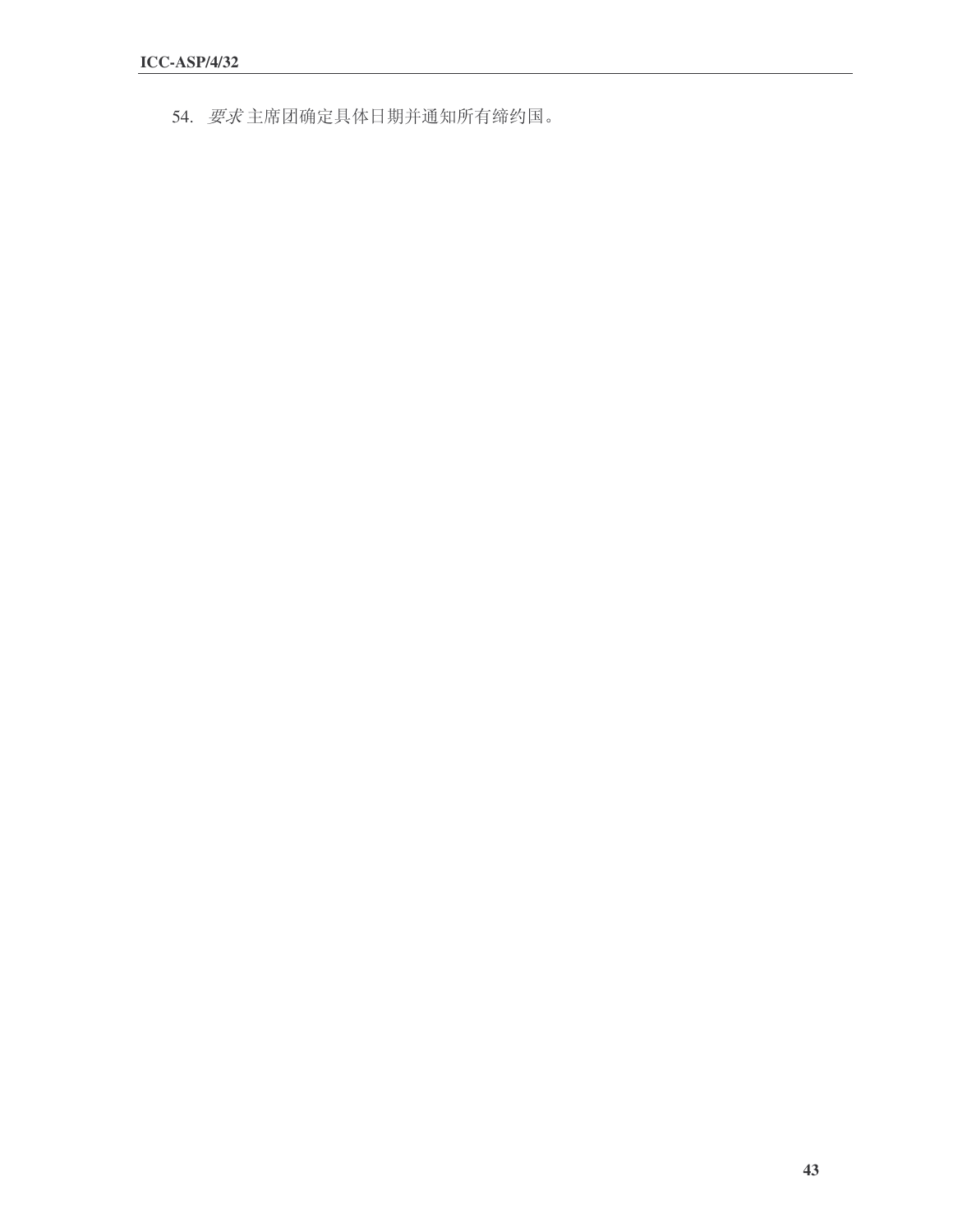# **附件** I

对 ICC-ASP/1/Res.10 号决议的修正

在ICC-ASP/1/Res.10<sup>号</sup>决议附件第4段的结尾处加上:

"为征聘的目的, 被认为是一个以上国家国民的候选人应被视为其通常行使民事和 政治权利所在国的国民。"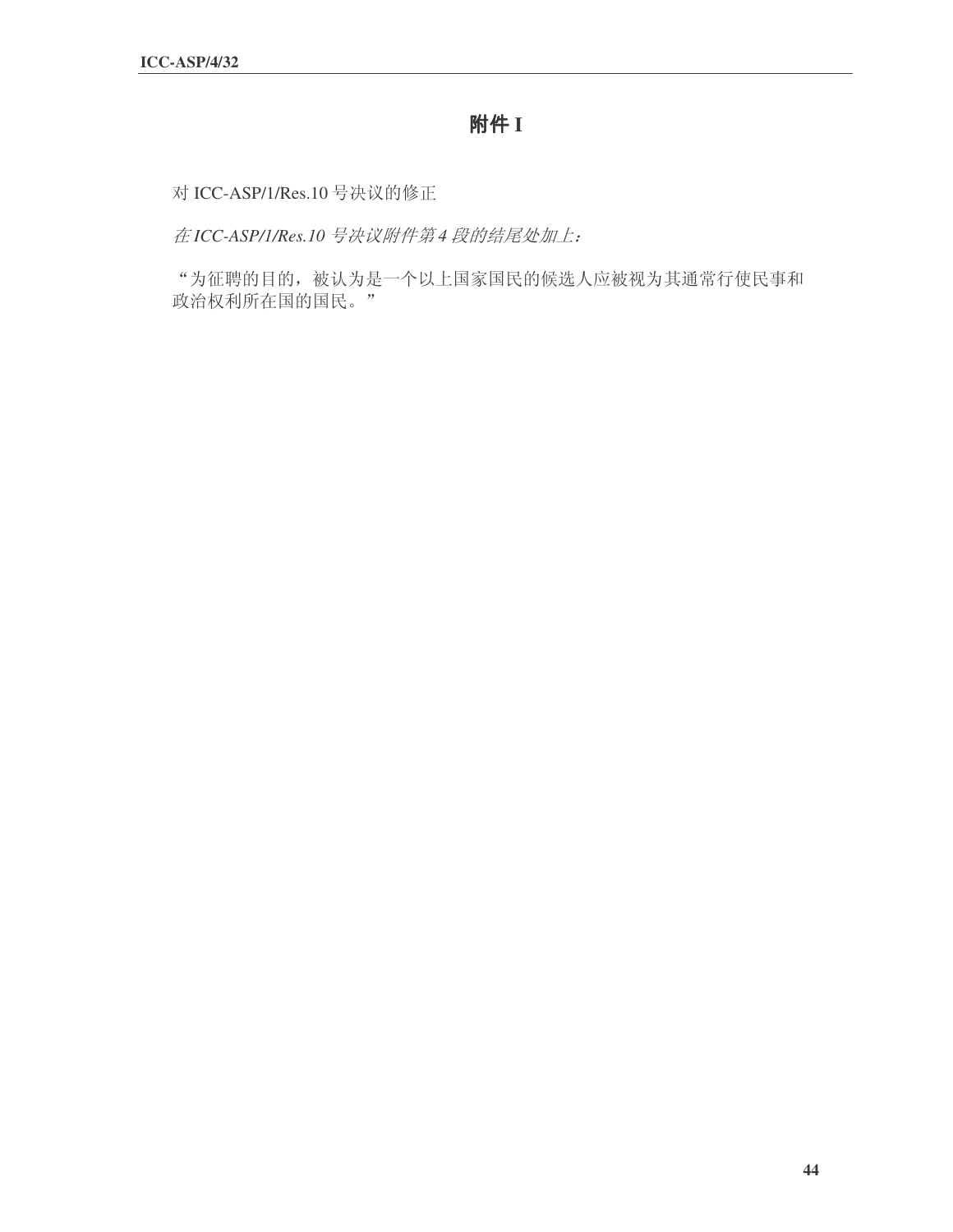## **II**

## 国际刑事法院选择和使用无偿人员的准则

## 第1节

#### 适用范围

本准则适用于根据《国际刑事法院罗马规约》(以下称: " 《规约》")第 44 条第 4 款聘用的并且不是根据任何其他已有制度, 如适用于实习人员和专业访问 人员的制度提供服务的无偿人员。

#### 第2节

#### 可以接受无偿人员的条件

2.1. 国际刑事法院(以下称: "法院")的每个机关只有在特殊情况下才可接受 无偿人员, 以便在具体有限的时间内, 为 各机关确定的非常专业性的职能(以下称 "专业性职能")提供本组织内部所不具备的、不是 那些专业性职能长期需要的专 门知识。

2.2. 不可寻求或接受无偿人员替代 那些应为获准的法院固定和正常职能的职位 而 招聘的工作人员。

#### 第3节

#### 通知国际刑事法院罗马规约缔约国、政府间组织和非政府组织

3.1. 在编制预算时, 如预见到根据预算将出现符合本准则第 2.1 节的条件的需要, 则需要提供服务的法院机关应通过书记官长接触国际刑事法院罗马规约缔约国(以 下称"��约国")、政府间组织和非政府组织(以下称"其他实体"),告知 他们 需由无偿人员满足的具体需求,并且应请求缔约国在 三个月内确定一名或多名能提 供所需专门知识的人员。

3.2. 在预算批准后出现意外需求的情况下,需要提供服务的法院机关应通过书记 官长请求缔约国和其他实体, 在与这种需求的紧迫性相 适应的时间内确定一名或多 名能提供所需帮助的人员。

3.3. 法院应建立有效的机制, 编出潜在无偿人员名册, 同时经适当变通对《规 约》第 36 条第 8 款中规定的标准给予应有的尊重。为了获得与此有关的数据,可向 所有缔约国和其他实体发出调查问卷,请 他们表示对提供具有法院可能需要的专门 知识的人员的兴趣。也可要求缔约国和其他实体告知法院 他们在最初答复后所出现 的变化。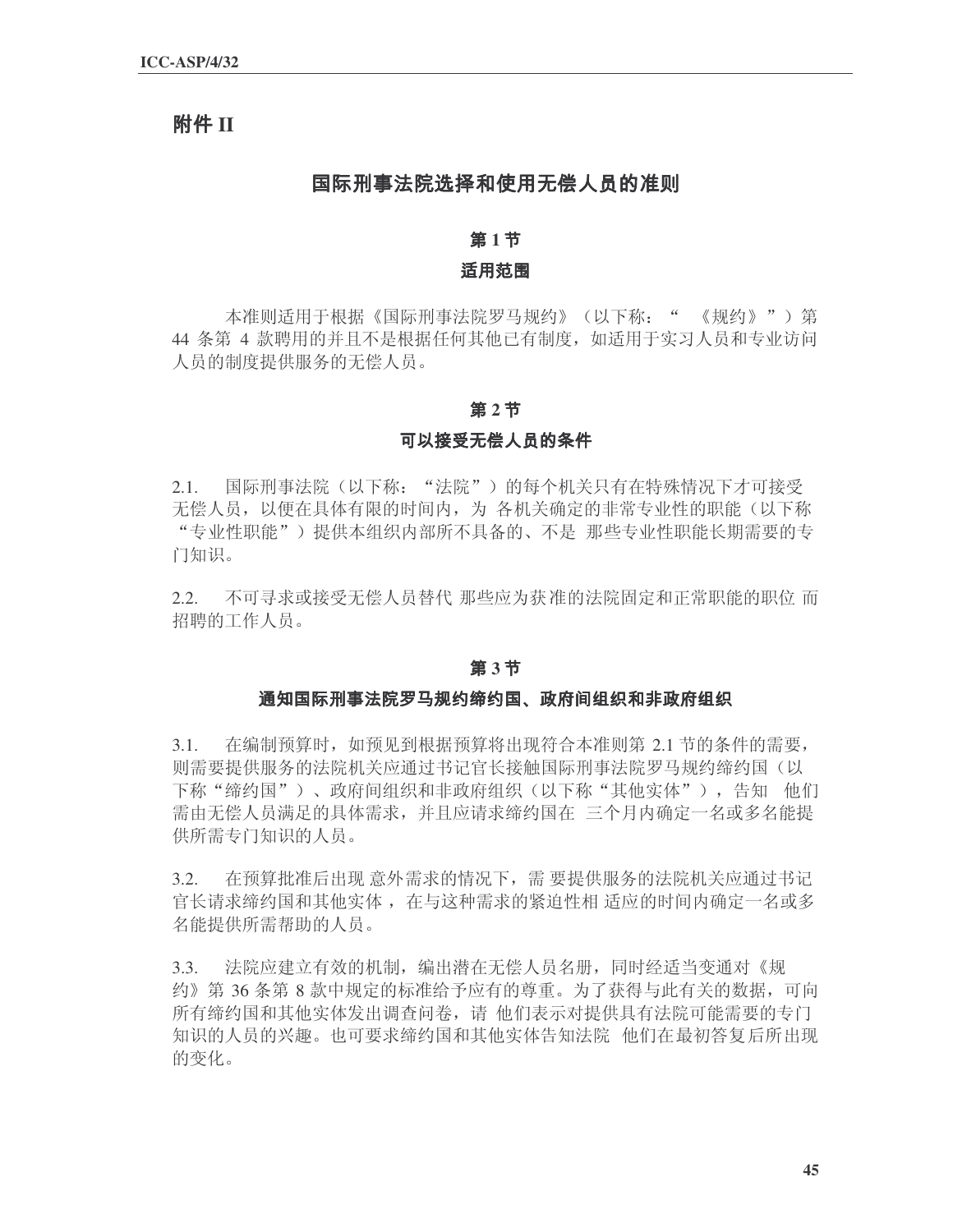#### 第4节

#### 选择

4.1. 所有被提名者均由提出要求的法院机关审查, 以确保根据法院在《规约》第 44 条规定的范围内确定的关于资格、经验和其他有关因素的聘用标准, 选出最合格 的被提名者, 同时考虑到被提名者可提供服务的日期。

4.2. 在选择被提名者时,提出要求的法院机关应在适当变通后,对《规约》第 36 条第8款中规定的标准给予应有尊重。

# 第5节

## 职责

5.1. 只能将符合上述第 2.1 节规定的条件的职责分配给无偿人员。

5.2. 无偿人员不得担任对执行公务的工作人员的监督工作,或参与涉及工 作人员 地位、权利、应享权利的决策。然而,无偿人员可对直接为其提供支持的人员进行 技术监督。

## 第6节

## 履行职责的期限

6.1. 初次接受无偿人员的时间最长可为一年。在编制下一预算时,应详细审查法 院有关机关的需求,以决定该职能的专业性 是否仍然非常强,以致法院自行积累这 种必要的专门知识并且为此聘用工作人员仍是不合适的。

6.2. 自服务结束之日起六个月内,无偿人员不可申请 法院职位或被任命在法院的 职位上工作。

6.3. 在任何一方至少提前一个月书面通知 的情况下, 无偿人员提供的服务可以在 法院与向法院提供无偿人员的缔约国或其他实体(以下称"提供方")之间协议规 定的日期之前终止。

## 第7节

## 地位

履行法院职责的无偿人员, 享有专家的地位, 并享有《国际刑事法院特权和 豁免权协定》第21条、法院与荷兰王国之间的总部协定以及其他给法院专家以特权 和豁免权的任何协定所规定的特权、豁免权和便利。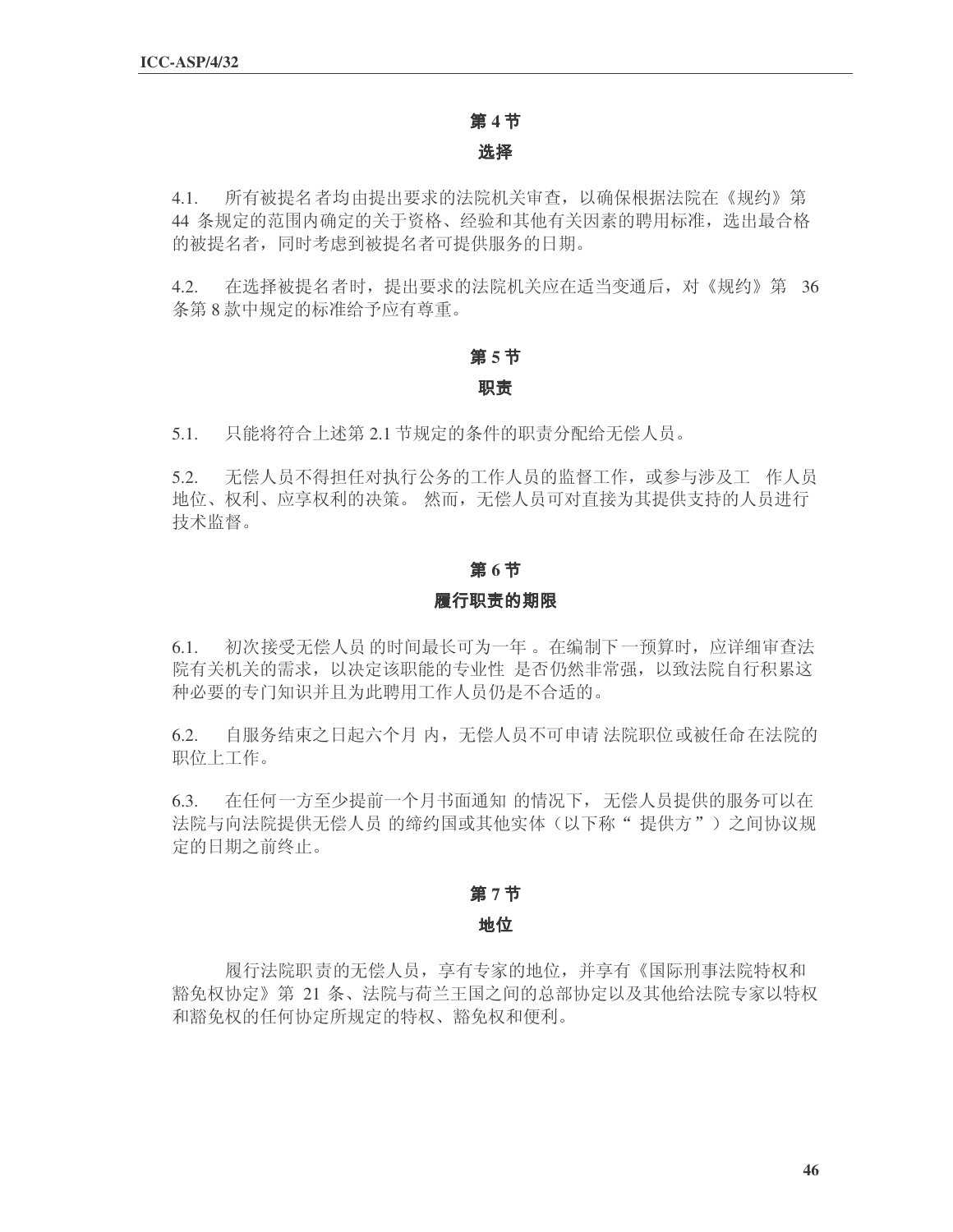## 第8节

#### 报酬、医疗保险和寿险、养恤金及其他社会保障福利

8.1. 无偿人员服务的一切费用, 包括薪 金、该人员应享受的津贴与福利, 以及该 无偿人员抵离工作地点的旅费均由 提供方支付。在协定规定的整个服务期内, 提供 方还应确保无偿人员享有充分 的医疗保险 和寿险,以及对法院服务期间出现的疾 病、伤残或死亡的保险。

8.2. 无偿人员公务旅行所需的费用应由法院支付,与工作人员所需费用的计算方 法相同, 其中包括每日津贴或出差津贴。

8.3. 提供方应向法院偿付与无偿人员有关的计划支持费用。计划支持费用按照 办 公用房维护、公用事业费、用品、设备和软件维护、通信、 安全服务和行政服务等 费用的平均值计算。这些服务的年平均费用大约是一名 P-3/P-4 级工作人员平均费用 的 13%。如果根据无偿人员的活动不需要收取全部的支持费 用或提供方因财务紧张 不能偿还这种费用, 书记官长或检察官可以将其作为例外, 不按本条规定处理。

#### 第9节

#### 年假

9.1. 无偿人员可以按照他们同提供方订立的服务条款休年假,但不得超过工作人 员应享年假。因此,无偿人员连续服务每满1个月可以得到最多两天半的假期。

9.2. 休假计划应事先获得法院司长或科长(视情况而定)的批准。

#### 第10节

#### 履行职责

10.1. 无偿人员应在法院有关官员和 /或其代理人员的领导下并 完全按照其指示履行 职责。他们必须遵守法院的所有适用条例、细则、指示、程序和行政通知。

10.2. 无偿人员履行分配给他们的职责的情况,应按照考绩制度的原则予以评价。

## 第11节

#### 行为标准

11.1. 无偿人员在履行其职责时,应根据法院的《工作人员条例》、《工作人员细 则》以及任何其他行政通知,坚持保密的最高标准。可以要求无偿人员在开始履行 职责时签署保密保证书。

11.2. 无偿人员应尊重法院 和接受其服务的机关的公正性与独立性, 不应寻求或接 受任何政府或法院以外的任何当局 对其按协议提供的服务的指示。他们必须避免任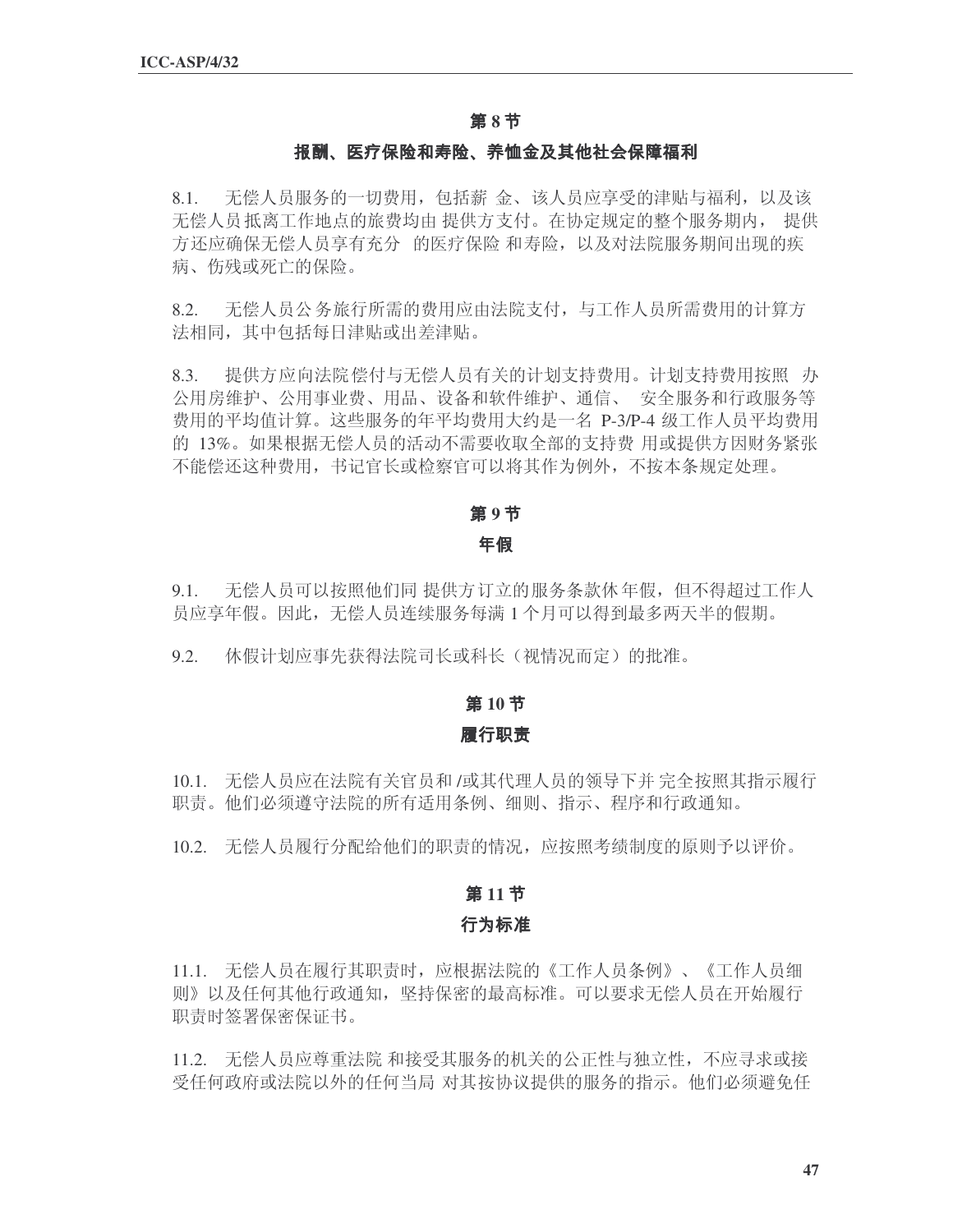何不利干泆院或不利于接受服务的机关的行为,并不得参与任何不符合法院宗旨与 目标的行动。

11.3. 无偿人员应在所有与其职能相关的事项上尽 力谨言慎行。除非获得法院有关 官员的授权, 他们任何时候不得将任何尚未公开发表的 、他们因与法院或接受服务 的机关有联系而获知的信息传递给媒体或任何机构、个人、政府或其他外部当局。 未经法院接受服务机关的领导书面授权,他们不得使用任何这类信息,而且任何时 候不得为个人私利使用这类信息。这些义务在其为法院的服务结束后仍然有效。

## 第12节

## 责任

12.1. 考绩不合格或不遵守上述行为标准可能将导致法院提出立即终止服务。

12.2. 如果法院接受服务的机关的领导认为因任何严重失职而有理由在通知期限结 束之前使无偿人员离职,这种情况应立即报告提供方,以便获得对立即停止服务的 同意。当情况需要时, 法院可以决定限制或禁止有关人员进入法院。

12.3. 提供方应向法院赔偿无偿人员造成的财务损失或法院设备或财产 的损坏, 如 果这种损失或损坏: (a) 不是在代表法院提供服务时所致: (b) 是无偿人员的重大疏忽 或有意渎职所致或造成的; 或(c) 是无偿人员违反或因粗心而忽视适用的规则和政策 所致或造成的。

#### 第13节

#### 第三方索赔

法院负责处理第三方因无偿人员根据与提供方的协定代表法院提供服务时, 由于作为或不作为造成第三方财产损失或损坏、或 死亡或人身伤害而提出的索赔。 但是,如果这种损失、损坏、死亡或伤害是因 提供方提供的无偿人员的重大疏忽或 有意渎职造成的, 则提供方应负责向法院偿还法院支付给索赔者的全部款项以及法 院在解决这种索赔时承担的所有费用。

### 第14节

#### 与法院的协定

14.1. 法院、提供方和无偿人员各自的义务应在法院与 提供方的正式协定中做出明 确规定。作为无偿人员提供服务的个人应按照法院和 提供方商定的条件提供服务, 包括由提供方直接发给无偿人员的全额薪酬。上述协定应符合本准则。

14.2. 法院期望作为无偿人员的个人 应履行的基本职责和义务, 应在与提供方的协 定和无偿人员签署的个人保证书中列明。

第15节